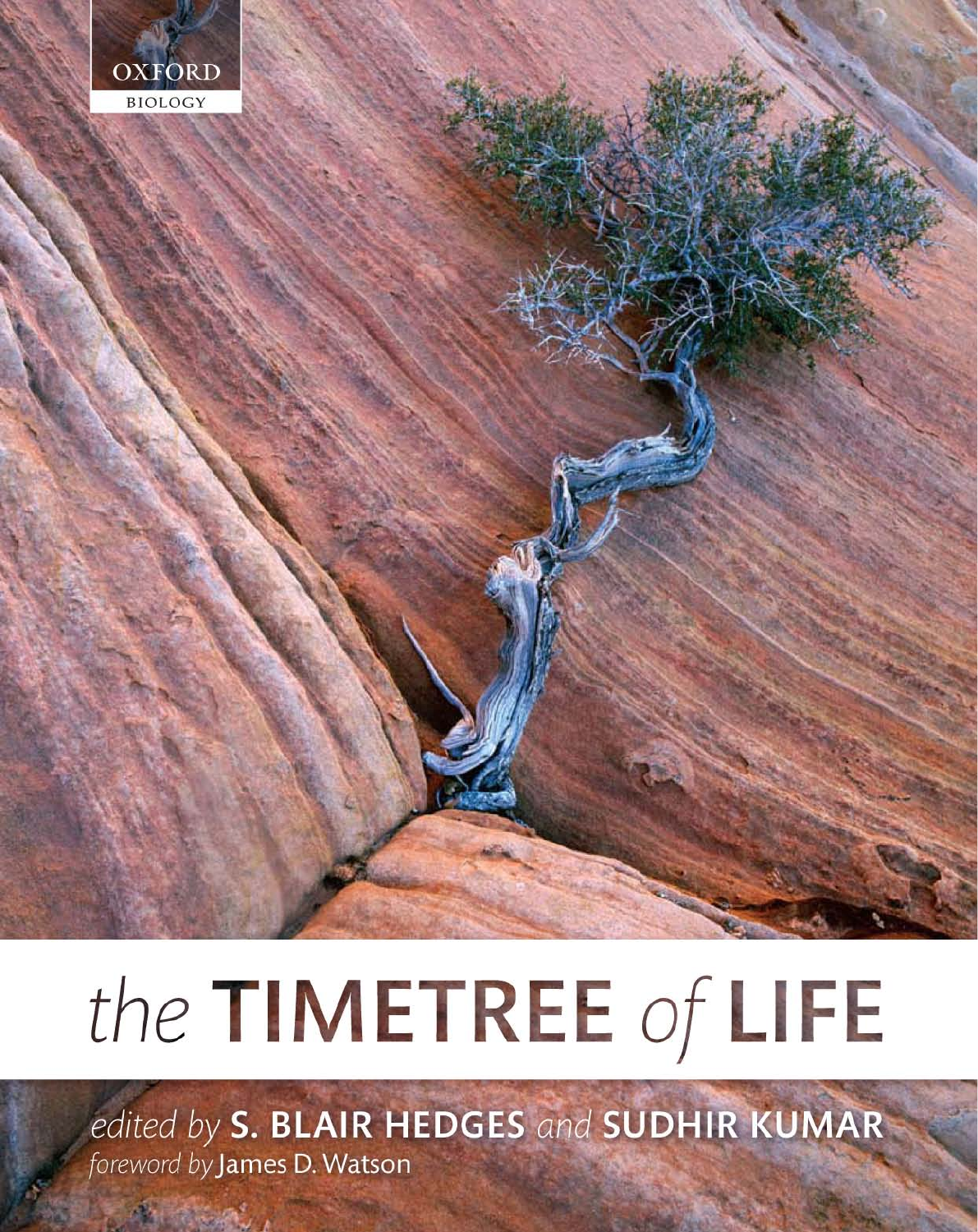# **Cartilaginous fishes (Chondrichthyes)**

### *Matthew P. Heinicke*a,*\*, Gavin J. P. Naylor*<sup>b</sup>*, and S. Blair Hedges*<sup>a</sup>

a Department of Biology, 208 Mueller Laboratory, Pennsylvania State University, University Park, PA 16802-5301, USA; bSchool of Computational Biology, Dirac Science Library, Florida State University, Tallahassee, FL 32306, USA

\*To whom correspondence should be addressed (mph177@psu.edu)

# Abstract

Sharks, rays, chimaeras, and relatives (Class Chondrichthyes) comprise an important component of living vertebrate diversity, with two subclasses, 18 orders, ~55 families, and ~1200 species. Recent morphological studies have supported a position for rays deeply nested within sharks. Molecular analyses, however, support a basal divergence between rays and sharks. New molecular timing analyses presented here suggest that the earliest divergences in Chondrichthyes occurred deep in the Paleozoic, 460–300 million years ago (Ma), and that most living families originated before the end of the Cretaceous (66 Ma). If accurate, these dates imply large ghost ranges in the fossil record for many chondrichthyan groups.

Living members of the Subclasses Holocephali (chimaeras, including ratfishes, spookfishes, and rabbitfishes, ~43 sp.) and Elasmobranchii (sharks, rays, skates, sawfishes, and guitarfishes,  $\sim$ 1125 sp.) together comprise the extant representatives of the Class Chondrichthyes (cartilaginous fishes) (1). Holocephali includes only a single living order with three families (*1, 2*). Elasmobranchs are more diverse, with  $\sim$ 17 orders and  $\sim$ 52 families (there is some disagreement in ordinal and familial limits, especially among rays) (*1, 3–5*). Chondrichthyans can be differentiated from their closest living relatives, Osteichthyes (bony vertebrates), by possession of a skeleton of prismatic cartilage and internal fertilization via modified male pelvic fins (claspers). Other characters common to the group are possession of placoid (toothlike) scales and, in many lineages, a heterocercal tail fin. While most sharks and chimaeras have a generally cylindrical "fishlike" body form (Fig. 1), some sharks and all batoids (rays, skates, sawfishes, and guitarfishes) are

dorsoventrally flattened and benthic in habit. Although early chondrichthyans included many freshwater forms, living species are overwhelmingly marine in distribution, excluding a few euryhaline sharks and rays and some freshwater stingrays. Here, we review the relationships of the subclasses, orders, and families of cartilaginous fishes. Additionally, molecular divergence times of these groups are estimated from publicly available sequence data and presented.

The fossil record of Chondrichthyes has been considered excellent, based largely on rich deposits of dental material (6). The cartilaginous skeleton of Chondrichthyes fossilizes poorly; therefore, skeletal fossil material is much rarer  $(7)$ . The earliest fossils assigned to Chondrichthyes are from the Silurian (444–416 Ma) (*8*). Fossils become more common in the Devonian (416–359 Ma), including many representatives of extinct groups. Based on these fossils, the Subclasses Holocephali and Elasmobranchii are estimated to have diverged by 410 Ma (*8*). Fossil evidence for modern representatives of these subclasses—Suborder Chimaeroidei (chimaeras) and Infraclass Neoselachii (sharks and rays)—does not occur until the Mesozoic (251–66 Ma) (*9, 10*). Living orders and families can be identified from the Jurassic (200–146 Ma) onward, with fossil evidence of most families before the end of the Mesozoic (*7, 10*).



Fig. 1 A Great White Shark (*Carcharodon carcharias*) from near Isla Guadalupe, Mexico. Credit: T. Goss.

M. P. Heinicke, G. J. P. Naylor, and S. B. Hedges. Cartilaginous fishes (Chondrichthyes). Pp. 320-327 in *The Timetree of Life*, S. B. Hedges and S. Kumar, Eds. (Oxford University Press, 2009).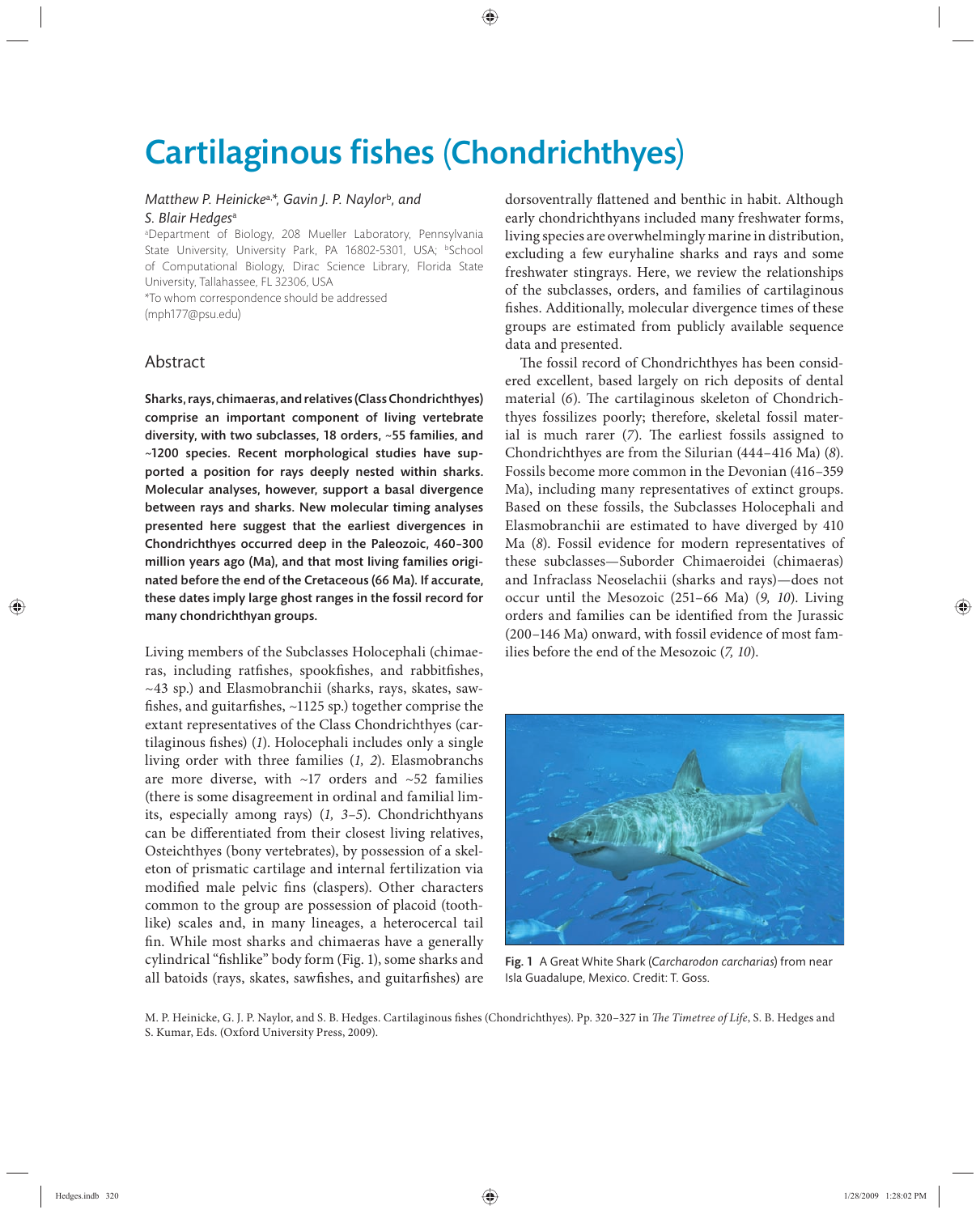

Fig. 2 *Continues*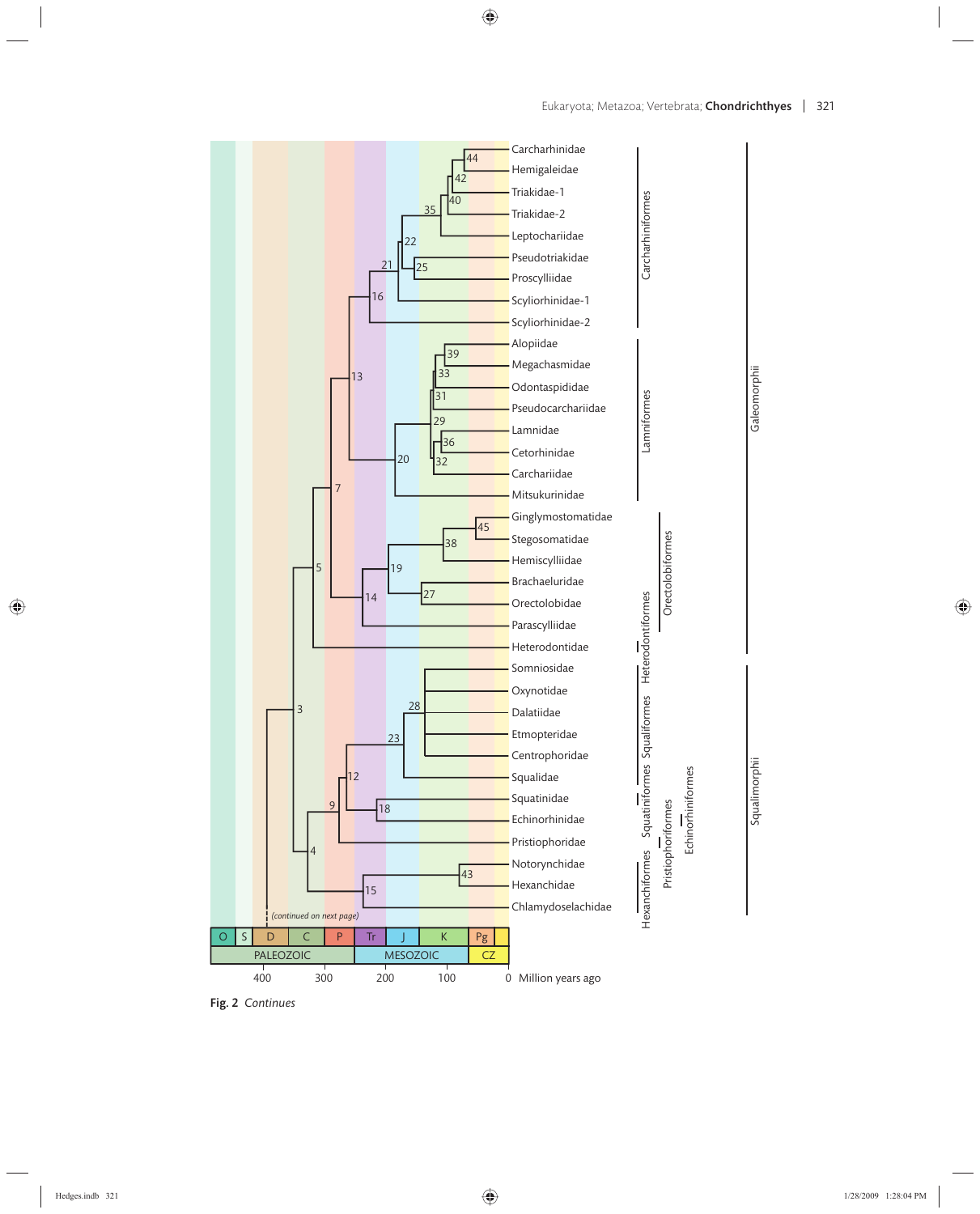

Fig. 2 A timetree of cartilaginous fishes (Chondrichthyes). Divergence times are from Table 1. Galeomorphii, Squalimorphii, and Batoidea comprise the Subclass Elasmobranchii. *Abbreviations*: C (Carboniferous), CZ (Cenozoic), D (Devonian), J (Jurassic), K (Cretaceous), O (Ordovician), P (Permian), Pg (Paleogene), S (Silurian), and Tr (Triassic). Codes

Division of living cartilaginous fishes into Elasmobranchii and Holocephali is strongly supported by morphological analyses, as is uniting these groups to form Chondrichthyes (*6, 9*, *11*). Within Holocephali, it is believed that Rhinochimaeridae and Chimaeridae form a group to the exclusion of Callorhinchidae (12). The relationships of the more species-rich elasmobranchs are more contentious. Early studies suggested a basal split between sharks and rays (*13, 14*). In 1992, Shirai published an extensive and influential analysis of morphological variation among sharks and rays in which he proposed a "Hypnosqualean hypothesis" wherein the batoids fall together with the dorsoventrally

for paraphyletic and/or polyphyletic groups are as follows: Triakidae-1 (*Mustelus*), Triakidae-2 (*Triakis*), Scyliorhinidae-1 (Pentanchinae), Scyliorhinidae-2 (Scyliorhininae), Dasyatidae-1 (*Dasyatis*), Dasyatidae-2 (*Himantura*), Narcinidae-1 (Narcininae), and Narcinidae-2 (Narkinae).

compressed sawsharks (Pristiophoriformes) and angel sharks (Squatiniformes) (15). These in turn group with the Orders Squaliformes, Hexanchiformes, and Echinorhiniformes in the Hypnosqualean clade. The Orders Lamniformes, Carcharhiniformes, Orectolobiformes, and Heterodontiformes are grouped as Galea (*3,*  4). Minor modifications to Shirai's original 1992 hypothesis of elasmobranch interrelationships were made by de Carvalho in 1996 (4). This hypothesis remains the consensus from morphological data.

Because the monophyly of Chondrichthyes and reciprocal monophyly of Elasmobranchii and Holocephali have not been controversial and are supported by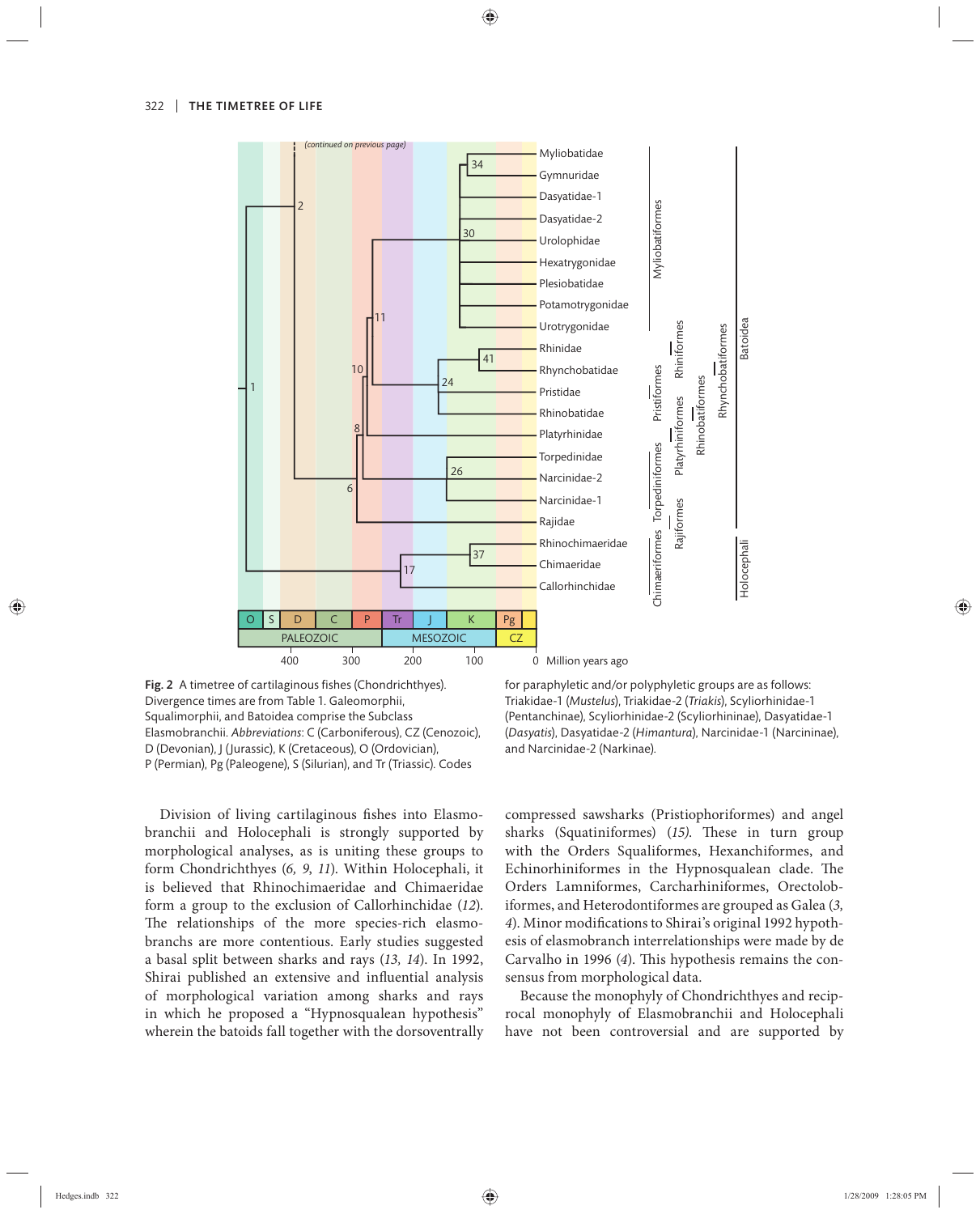| Table 1. Divergence times (Ma) and their confidence/credibility intervals (CI) among |
|--------------------------------------------------------------------------------------|
| cartilaginous fishes (Chondrichthyes), based on analyses presented here.             |

| Timetree       |      | Estimates                                          |            |                          |                          |                          |                          |  |  |
|----------------|------|----------------------------------------------------|------------|--------------------------|--------------------------|--------------------------|--------------------------|--|--|
| Node           | Time | This study (c)<br>This study (a)<br>This study (b) |            |                          |                          |                          |                          |  |  |
|                |      | Time                                               | CI         | Time                     | СI                       | Time                     | CI                       |  |  |
| 1              | 471  | 471                                                | 494-434    | 486                      | 495-463                  | 436                      | 482-411                  |  |  |
| 2              | 393  | 393                                                | 431-354    | 440                      | 471-403                  | 357                      | 402-319                  |  |  |
| 3              | 350  | 350                                                | 392-309    | 419                      | 452-380                  | 273                      | 319-235                  |  |  |
| $\overline{4}$ | 327  | 327                                                | 372-283    | 392                      | 431-345                  | 256                      | 304-214                  |  |  |
| 5              | 318  | 318                                                | 359-279    | 374                      | 414-330                  | 258                      | 301-222                  |  |  |
| 6              | 291  | 291                                                | 333-250    | 308                      | 368-248                  | 308                      | 357-262                  |  |  |
| 7              | 289  | 289                                                | 329-252    | 344                      | 386-300                  | 234                      | 276-201                  |  |  |
| 8              | 281  | 281                                                | 324-241    | $\equiv$                 | $\equiv$                 | 294                      | 344-249                  |  |  |
| 9              | 276  | 276                                                | 323-232    | 329                      | 385-265                  | 219                      | 269-178                  |  |  |
| 10             | 274  | 274                                                | 318-235    |                          |                          | 285                      | 334-240                  |  |  |
| 11             | 265  | 265                                                | 307-227    | 283                      | 341-228                  | 273                      | 321-228                  |  |  |
| 12             | 263  | 263                                                | 311-220    | 312                      | 370-247                  | 207                      | 256-165                  |  |  |
| 13             | 259  | 259                                                | 297-226    | 304                      | 346-262                  | 220                      | 260-190                  |  |  |
| 14             | 237  | 237                                                | 287-186    | 280                      | 338-215                  | $\overline{\phantom{0}}$ |                          |  |  |
| 15             | 236  | 236                                                | 295-183    | 285                      | 353-202                  | $\overline{\phantom{0}}$ |                          |  |  |
| 16             | 226  | 226                                                | 261-195    | 269                      | 310-228                  | 189                      | 227-166                  |  |  |
| 17             | 220  | 220                                                | 320-125    | 248                      | 351-128                  | $\overline{\phantom{0}}$ |                          |  |  |
| 18             | 214  | 214                                                | 269-163    | 252                      | 324-176                  |                          |                          |  |  |
| 19             | 195  | 195                                                | 249-139    | 231                      | 296-160                  |                          |                          |  |  |
| 20             | 185  | 185                                                | 224-148    | 222                      | 270-175                  | $\overline{\phantom{0}}$ | $\overline{\phantom{0}}$ |  |  |
| 21             | 179  | 179                                                | 210-153    | 213                      | 251-177                  | 155                      | 194-124                  |  |  |
| 22             | 173  | 173                                                | 204-149    | 205                      | 242-171                  | 141                      | 179-111                  |  |  |
| 23             | 170  | 170                                                | 218-128    | 190                      | 268-121                  | 142                      | 188-106                  |  |  |
| 24             | 159  | 159                                                | 219-105    | $ \,$                    | $\equiv$                 | 169                      | 233-110                  |  |  |
| 25             | 153  | 153                                                | 183-127    | 183                      | 222-147                  | 114                      | 156–77                   |  |  |
| 26             | 145  | 145                                                | $205 - 98$ | $\equiv$                 | $\overline{\phantom{a}}$ | 154                      | 215-101                  |  |  |
| 27             | 142  | 142                                                | $201 - 84$ | 169                      | 243-97                   |                          |                          |  |  |
| 28             | 135  | 135                                                | 184-93     | 154                      | 229-91                   | 108                      | $155 - 73$               |  |  |
| 29             | 126  | 126                                                | 160-104    | 167                      | 217-125                  | 120                      | 154-102                  |  |  |
| 30             | 124  | 124                                                | 159-98     | $\overline{\phantom{a}}$ | $\equiv$                 | 127                      | 166-99                   |  |  |
| 31             | 122  | 122                                                | 155-100    | 140                      | 193-93                   | $\equiv$                 |                          |  |  |
| 32             | 122  | 122                                                | 154-101    | 122                      | 167-100                  | 117                      | 150-100                  |  |  |
| 33             | 119  | 119                                                | $151 - 97$ | 120                      | 172-74                   | 117                      | 151-98                   |  |  |
| 34             | 111  | 111                                                | 139–97     | 115                      | 148-100                  | 115                      | 149-98                   |  |  |
| 35             | 110  | 110                                                | 133-96     | 112                      | 140-96                   | $\equiv$                 | $\sim$ $ \sim$           |  |  |
| 36             | 109  | 109                                                | $142 - 83$ | 93.4                     | 139-59                   | 109                      | 142-86                   |  |  |
| 37             | 107  | 107                                                | $182 - 51$ | $\sim$                   | $\alpha_{\rm{max}}$      | 123                      | $197 - 65$               |  |  |
| 38             | 106  | 106                                                | 162-60     | 127                      | $196 - 69$               | $\overline{\phantom{0}}$ |                          |  |  |
| 39             | 104  | 104                                                | 139-73     | 103                      | 157-58                   |                          |                          |  |  |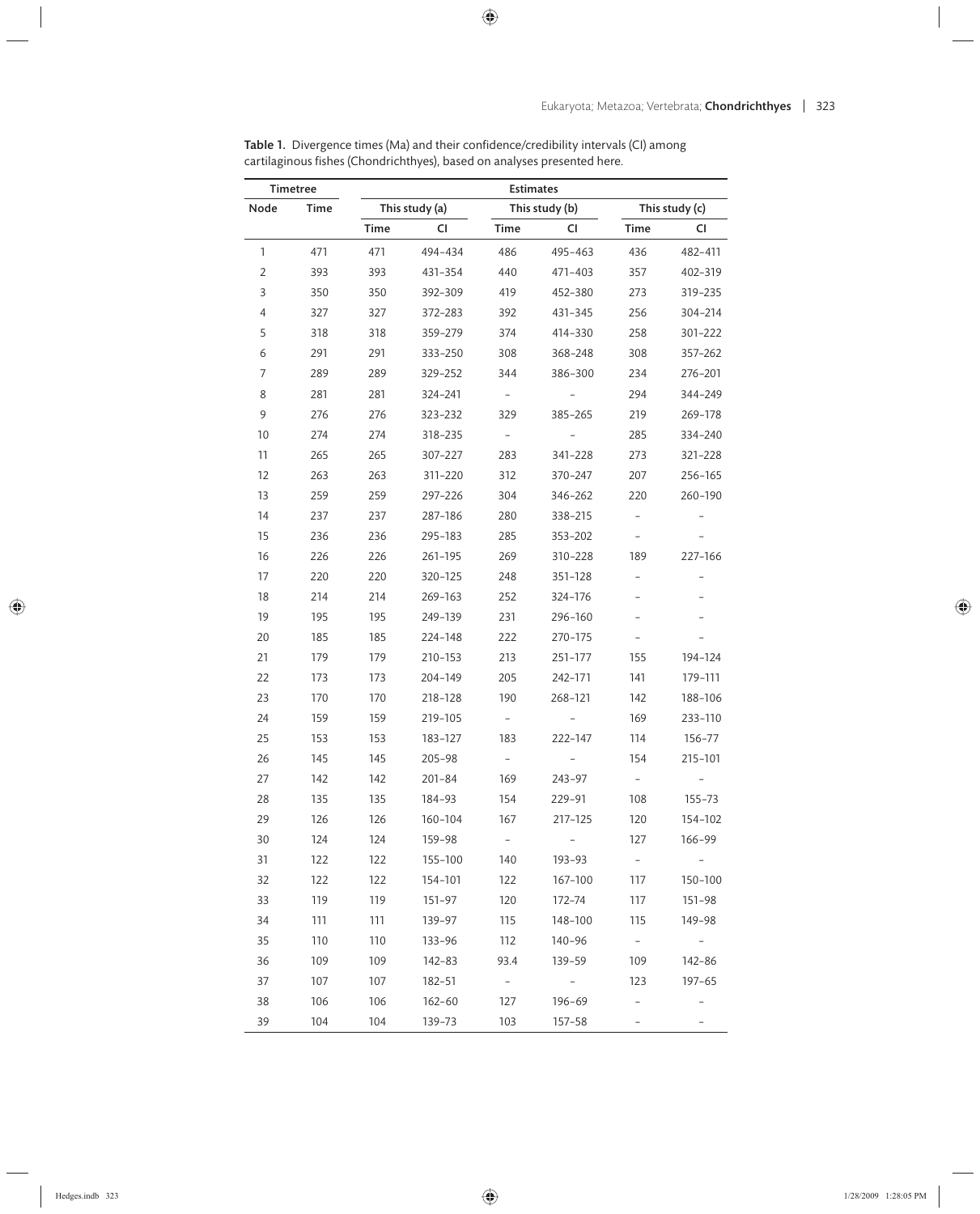| <b>Timetree</b> |      | <b>Estimates</b> |            |                          |            |                |            |  |
|-----------------|------|------------------|------------|--------------------------|------------|----------------|------------|--|
| Node            | Time | This study (a)   |            | This study (b)           |            | This study (c) |            |  |
|                 |      | Time             | CI         | <b>Time</b>              | CI         | <b>Time</b>    | CI         |  |
| 40              | 98.6 | 98.6             | 118-90     | 99                       | $123 - 90$ | 107            | 139-90     |  |
| 41              | 92.4 | 92.4             | $150 - 47$ | $\overline{\phantom{0}}$ |            | 99.6           | $164 - 49$ |  |
| 42              | 91.6 | 91.6             | 111-77     | 91                       | $116 - 73$ | 94.8           | $127 - 73$ |  |
| 43              | 79.7 | 79.7             | $150 - 29$ | 98.6                     | 185-34     |                |            |  |
| 44              | 72.1 | 72.1             | $94 - 53$  | 70.9                     | $97 - 50$  |                |            |  |
| 45              | 53.1 | 53.1             | $97 - 23$  | 64.6                     | $119 - 27$ |                |            |  |

Table 1. *Continued*

Note: Node times for the timetree are from the combined analysis of RAG1, 12S, and 16S alignments [shown with CI in column (a)]. Columns (b) and (c) present estimates from RAG1 and 12S/16S analyses, respectively.

numerous morphological characters, molecular studies have not been designed to specifically address these relationships. However, recent molecular studies that have included a broad enough sample of taxa to draw conclusions have supported the monophyly of these groups (16, 17). The interrelationships among the holocephalan families have not yet been addressed with molecular data. However, one mitochondrial gene study, using several holocephalan species as outgroups, has suggested that Rhinochimaeridae is embedded within Chimaeridae (*18*).

Most molecular studies have focused on elasmobranch interrelationships. Studies in the early to mid-1990s included too few taxa or sites to infer strong conclusions (*19–21*). Since 2003, elasmobranch relationships have been inferred with more comprehensive data sets of both nuclear and mitochondrial data, including most orders and families (*7, 17, 18, 22, 23*). These studies consistently (but weakly) reject the Hypnosqualea hypothesis, and instead suggest a basal divergence between sharks and batoids. Within the batoids, skates (Rajiformes) appear basal, followed by electric rays (Torpediniformes), then sawfishes and guitarfishes (Pristiformes, Rhinobatiformes), with stingrays (including butterfly, eagle, and manta rays; Myliobatiformes) being the most derived (*7, 17, 21, 24*). In these studies, most of the batoid orders were represented by only one or a few families, but there are numerous myliobatiform families. Analyses including these families have not found significantly supported relationships, although it appears that the butterfly rays and manta/eagle rays (Gymnuridae and Myliobatidae) form a group (*24*). No studies have yet

determined the relationships among the families of guitarfishes (Rhinidae, Rhynchobatidae), thornback rays (Platyrhinidae), or panrays (Zanobatidae). Based on analysis of mitochondrial *12S ribosomal RNA* (*rRNA*) gene sequences available in GenBank, however, it appears that Rhinidae and Rhyncobatidae form a sawfish/guitarfish group with Pristidae and Rhinobatidae, while the position of thornback rays remains unresolved (results not shown).

Molecular studies of shark orders and families have led to a somewhat better understanding of relationships. The two major groups of sharks, galeomorphs and squalimorphs, are supported in most molecular studies (*7, 17, 18, 22, 23, 25*). Although morphologically part of Galeomorphii, the horn sharks (Heterodontiformes) are in a basal position in molecular phylogenies, and cluster with both Squalimorphii and Galeomorphii, depending on the data set. Within the Galeomorphii, the orders Lamniformes and Carcharhiniformes are generally recovered as closest relatives (*7, 18, 23*). In the Squalimorphii, Squatiniformes (angel sharks), and Echinorhiniformes (bramble sharks) are close relatives, while cow sharks (Hexanchiformes) are outside all other squalimorph orders (7*, 17, 18, 22, 23, 25*). At the family level, the nominal groups Scyliorhinidae and Triakidae are estimated to be paraphyletic (*26, 27*) while the position of the hammerhead sharks is seen to fall within the Carcharhinidae. Accordingly, they are not considered a distinct family herein (*24*). Carchariidae and Odontaspididae (often considered a single family) form divergent branches in Lamniformes (7, 28). The interfamilial relationships of Squaliformes remain unexplored.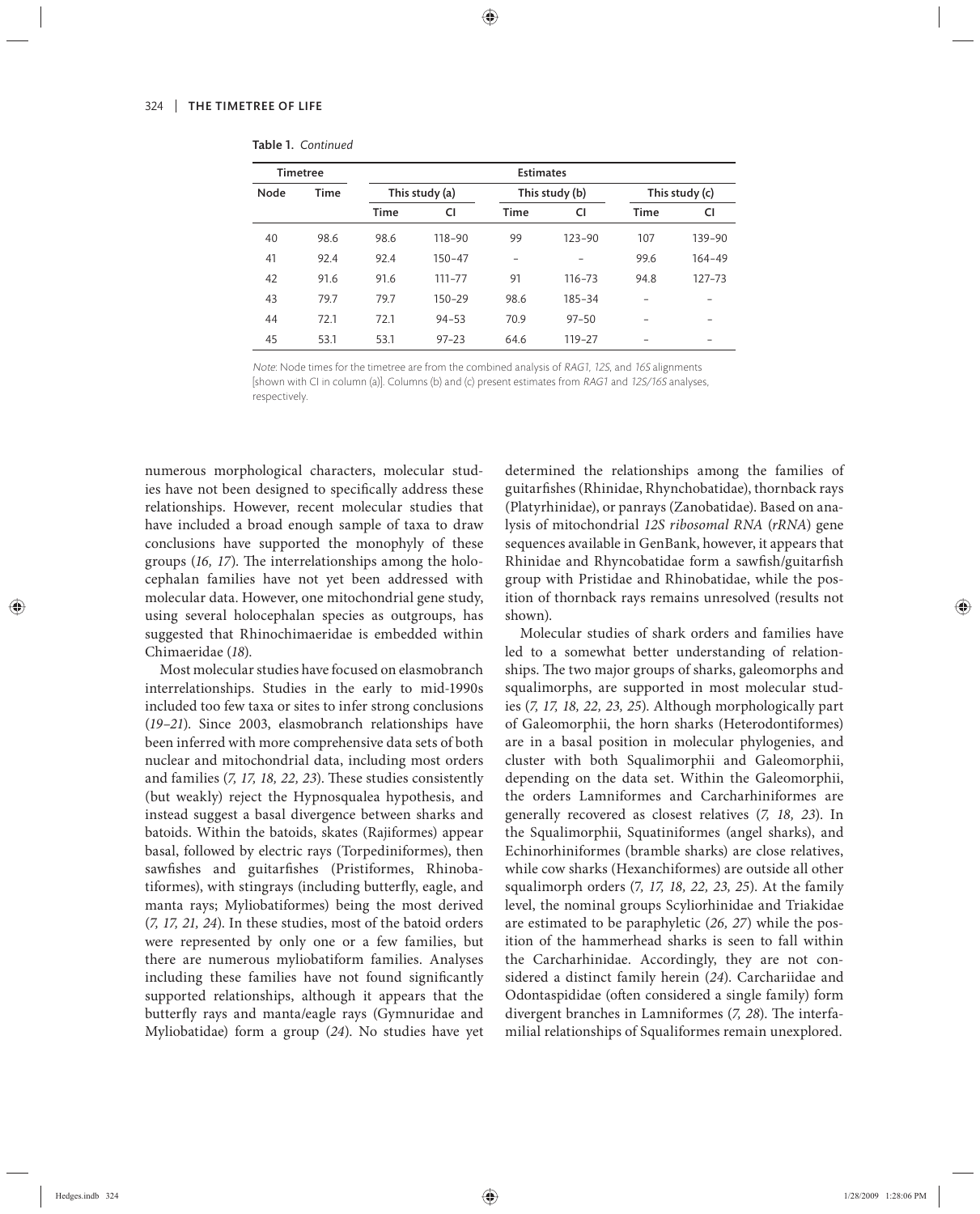Until now, no timing analyses have been performed at or above the family level using molecular sequence data. Martin *et al.* (*29*) calculated the rate of evolution in sharks for *cytochrome b* sequences, but did not use this rate to infer times of divergence among different families. Batoid divergence times have been calculated, but only within families (*30, 31*). However, divergence times of higher chondrichthyan taxa have been inferred using immunological distances (32). These data suggest a very

old divergence between sharks and batoids (392 Ma), and

show divergences among sharks beginning 300 Ma. Because there is no study reporting molecular divergence times of chondrichthyan families, we report herein the results of an analysis using published sequence data employing methodology described elsewhere (*33*). Sequence data were obtained from the most comprehensive available studies, using the nuclear protein-coding *RAG1* gene and the mitochondrial *12S* and *16S rRNA* genes (*7, 18, 26*). Additional *12S* and *16S* sequences of 15 batoid families were included from GenBank, as only Rajidae and Urolophidae were included in the study of Douady *et al*. (*18*). Together these data encompass a patchwork of sequences for 53 of 55 families of Chondrichthyes, excluding only Zanobatidae (panrays) and Rhincodontidae (whale shark). We note that while 53 of 55 families are represented, relatively few families are represented by all three genes, as a consequence of concatenating the data from three different studies with few overlapping taxa. In total, eight batoid families are represented only by 12S sequences, and 15 shark families by only *RAG1* sequences, while 17 families include all data and the remaining 13 families include data for two genes. Tree topology was based on the studies that reported the sequences, although branches that are not resolved or conflict among these and other published molecular phylogenies were collapsed to polytomies for the final timetree (Fig. 2). These polytomies mainly affect Squaliformes and the batoid orders, as molecular studies including squaliform families have very short, poorly supported internal branches, and relationships within batoid orders are similarly poorly supported (*7, 17, 22, 24*). An analysis of batoid *12S* sequences used in the timetree did not find any significantly supported relationships within batoid orders (results not shown).

For the timetree, a combined analysis of all data was used. Analyses were also performed for the separate *RAG1* and *12S/16S* data sets (Table 1). An amniote (*Homo*), amphibian (*Xenopus*), actinopterygian (*Danio*), cyclostome (*Petromyzon*), and echinoderm (*Strongylocentrotus*) were used as outgroups, but these taxa are not presented in the timetree. A total of 14 minimum (min.) and three maximum (max.) fossil constraints used to calibrate the timetree were obtained from the literature (7, 8, 10, 34). These include the divergence of Centrophoridae from other Squaliformes (min. 89 Ma); the divergence of Squatinidae and Echinorhinidae (min. 151 Ma); the divergence of Hexanchidae and Chlamydoselachidae (min. 176 Ma); the divergence of Triakidae and Carcharhinidae (min. 89 Ma); the divergence of Scyliorhinidae and other Carcharhiniformes (min. 165 Ma); the divergence of Carchariidae and Lamnidae (min. 100 Ma); the divergence of Parascyllidae and other Orectolobiformes (min. 100 Ma); the divergence of Heterodontidae and other sharks (min. 176 Ma); the divergence of Dasyatidae and Myliobatidae (min. 100 Ma); the divergence of Rajidae and other batoids (min. 176 Ma); the divergence of sharks and batoids (min. 190 Ma); the divergence of elasmobranchs and holocephalans (min. 410 Ma, max. 495 Ma); the divergence of amniotes and amphibians (min. 340 Ma, max. 370 Ma); and the divergence of actinopterygians and sarcopterygians (min. 435 Ma, max. 495 Ma).

Times of divergence obtained from the separate *RAG1* and 12S/16S analyses differ markedly for most comparisons. Of the nodes shared between these two analyses, only the estimates for nodes within Batoidea and Lamniformes, and among derived carcharhiniform families (Carcharhinidae, Hemigaleidae, Triakidae), show noteworthy temporal concordance. In general the *RAG1* based estimates are much older than those based on *12S/16S* sequences (Table 1). In some cases, the discrepancy in age estimates is quite large. For example, *RAG1* data result in times more than 100 million years older than *12S* and *16S* data for divergences among the major chondrichthyan groups (chimaeras, batoids, galeomorph sharks, and squalimorph sharks). This may be caused by the large amount of branch length variation in the *RAG1*  data set (*7*), while the *12S* and *16S* data have relatively less variation (*18*). Time estimates from the combined analysis, discussed later, are generally between values from the individual analyses. Conclusions based on the combined analysis must be tempered by the knowledge that not all genes are present for all taxa (i.e., a large amount of missing data) and the large differences in times of deep branches obtained with *RAG1* as compared to *12S* and *16S* data.

Notwithstanding the discrepancies in age estimates among genes, the timetree (Fig. 2) suggests that holocephalans and elasmobranchs diverged in the Ordovician, 471 (494–434) Ma. Fossil evidence indicates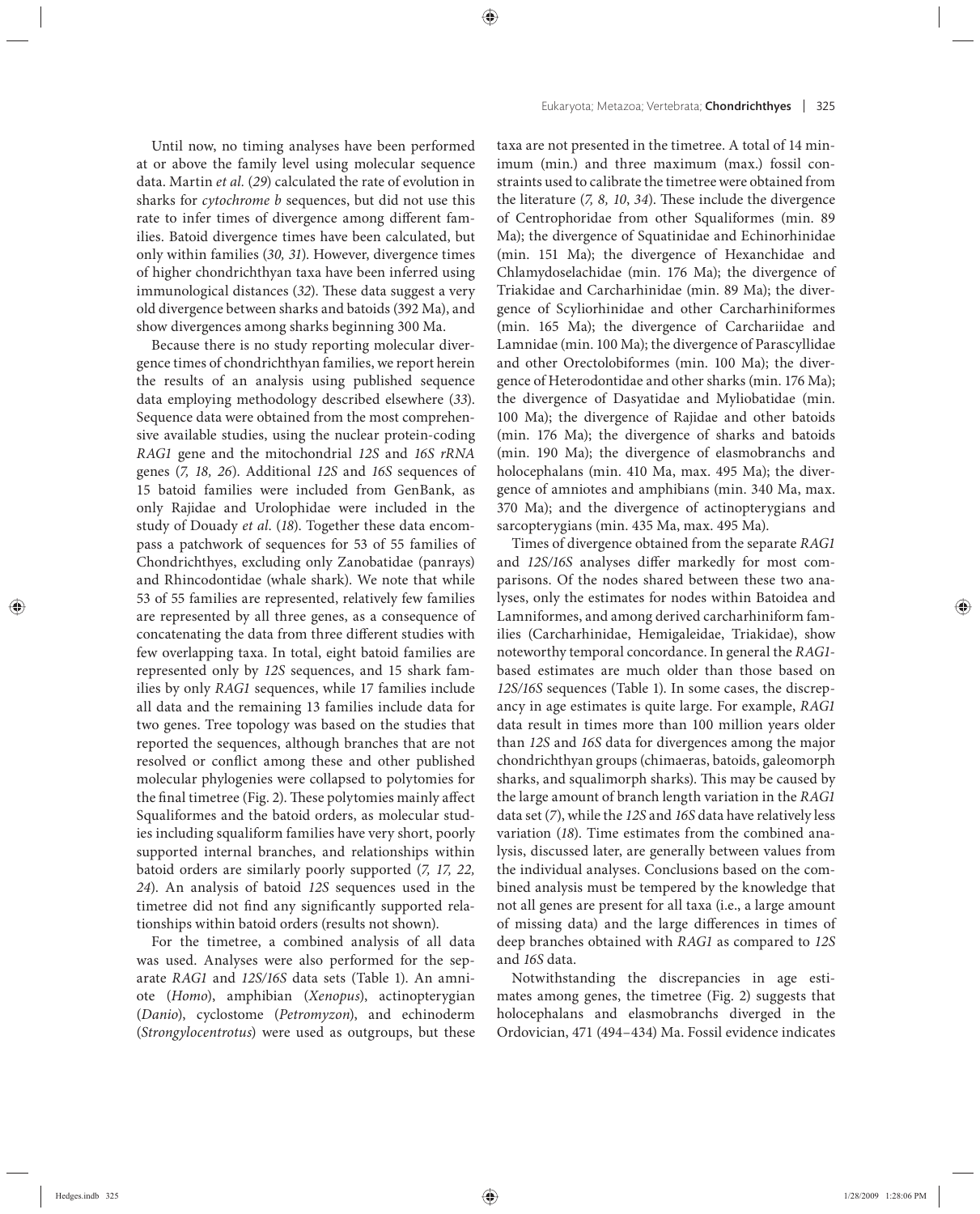that these subclasses had diverged by at least 410 Ma (*8*). The living families of Holocephali apparently diverged in the Mesozoic (251-66 Ma). The divergence of sharks and batoids is inferred to have occurred in the Devonian, 393  $(431-354)$  Ma. This date is more than 100 million years older than the first appearance of neoselachian elasmobranchs in the fossil record, and over 200 million years older than unambiguous evidence of modern orders (*10*). If these estimates are accurate, one must infer a large ghost range in the fossil record for early divergences within modern elasmobranchs. Times obtained with only *12S* and *16S* data are substantially younger, at 357 (402–319) Ma, but still suggests a large ghost range. Our analyses of the presented molecular data suggest that ordinal divergences were largely completed by the beginning of the Triassic, 251 Ma (whether considering the combined, *RAG1*, or *12S/16S* analyses) and that living families diverged throughout the Mesozoic, but especially during the Cretaceous (146–66 Ma). With the possible exceptions of Ginglymostomatidae (nurse sharks) and Stegostomatidae (zebra shark), all elasmobranch families are estimated to have appeared by the end of the Cretaceous.

Because of these apparent ancient divergences, oceanic habits of chondrichthyans, and large differences in time estimates depending upon analysis used, it is difficult to infer the biogeographic history of the living families. Most chondrichthyan families today are cosmopolitan in distribution, or found in widely divergent (i.e., separate ocean basins) areas of suitable habitat. For the many families with pelagic or deep-sea distributions, it may be impossible to infer biogeographic history due to the worldwide nature of their habitats. Extensive plate tectonic activity has contributed to substantial changes in ocean basins since the divergence of most families of Chondrichthyes. Although all ocean floor is geologically young (Mesozoic and Cenozoic), oceans differ in age when considered as bodies of water (aquatic habitat). For example, the Atlantic is relatively young (~150 Ma) compared with the Pacific (35, 36), which may explain why no living families are restricted to the Atlantic. Other families may have their origins in basins that no longer exist. For example, many inshore, benthic families, such as batoids, diverged in the Cretaceous (based on the results of the presented analyses, as well as fossil data) when the sea level was much higher and shallow continental seaways covered large portions of North America and Asia. At the same time, the now-gone Tethys Sea existed between the northern and southern continents (35, 36). These water bodies may have been the early sites of diversification within batoids and inshore sharks. The timetree (Fig. 2) is compatible with previous interpretations of shark evolution based on the fossil record, including a major radiation of neoselachian sharks in the Jurassic and Cretaceous (200–66 Ma), possibly related to a parallel radiation of prey, actinopterygian fishes (37). In order to better understand the factors leading to diversification in Chondrichthyes, additional fossil (especially skeletal) and paleogeographic data will be needed to complement the emerging molecular phylogenetic data. In addition, more comprehensive molecular data, including nuclear gene loci that exhibit more uniform rates of evolution among lineages, are needed to resolve poorly known parts of the chondrichthyan tree and to estimate better-constrained times of divergence.

### Acknowledgments

Support was provided by grants from the U.S. National Science Foundation (NSF) to G.J.P.N. and from NSF and the National Aeronautics and Space Administration (NASA Astrobiology Institute) to S.B.H.

## References

- 1. L. J. V. Compagno, D. A. Didier, G. H. Burgess, in *Sharks, Rays, and Chimaeras, the Status of the Chondrichthyan Fishes,* S. L. Fowler *et al.*, Eds. (IUCN/SSC Shark Specialist Group, Gland, 2005), pp. 4–11.
- 2. D. A. Didier, in *Biology of Sharks and their Relatives*, J. C. Carrier, J. A. Musick, M. R. Heithaus, Eds. (CRC Press, Boca Raton, 2004), pp. 115–138.
- 3. S. Shirai, in *Interrelationships of Fishes*, M. L. J. Stiassny, L. R. Parenti, G. D. Johnson, Eds. (Academic Press, San Diego, 1996), pp. 9–34.
- 4. M. R. de Carvalho, in *Interrelationships of Fishes*, M. L. J. Stiassny, L. R. Parenti, G. D. Johnson, Eds. (Academic Press, San Diego, 1996), pp. 35–62.
- 5. J. D. McEachran, K. A. Dunn, T. Miyake, in *Interrelationships of Fishes*, M. L. J. Stiassny, L. R. Parenti, G. D. Johnson, Eds. (Academic Press, San Diego, 1996), pp. 63–84.
- 6. J. G. Maisey, *Zool. J. Linn. Soc.* **82**, 33 (1984).
- 7. J. G. Maisey, G. J. P. Naylor, D. J. Ward, in *Mesozoic Fishes 3—Systematics, Paleoenvironments and Biodiversity*, G. Arriata, A. Tintori, Eds. (Verlag Dr. Friedrich Pfeil, München, 2004), pp. 17–56.
- 8. M. I. Coates, S. E. Sequeira, in *Major Events in Early Vertebrate Evolution: Paleontology, Phylogeny, Genetics and Development*, P. E. Ahlberg, Ed. (Taylor & Francis, London, 2001), pp. 241–262.